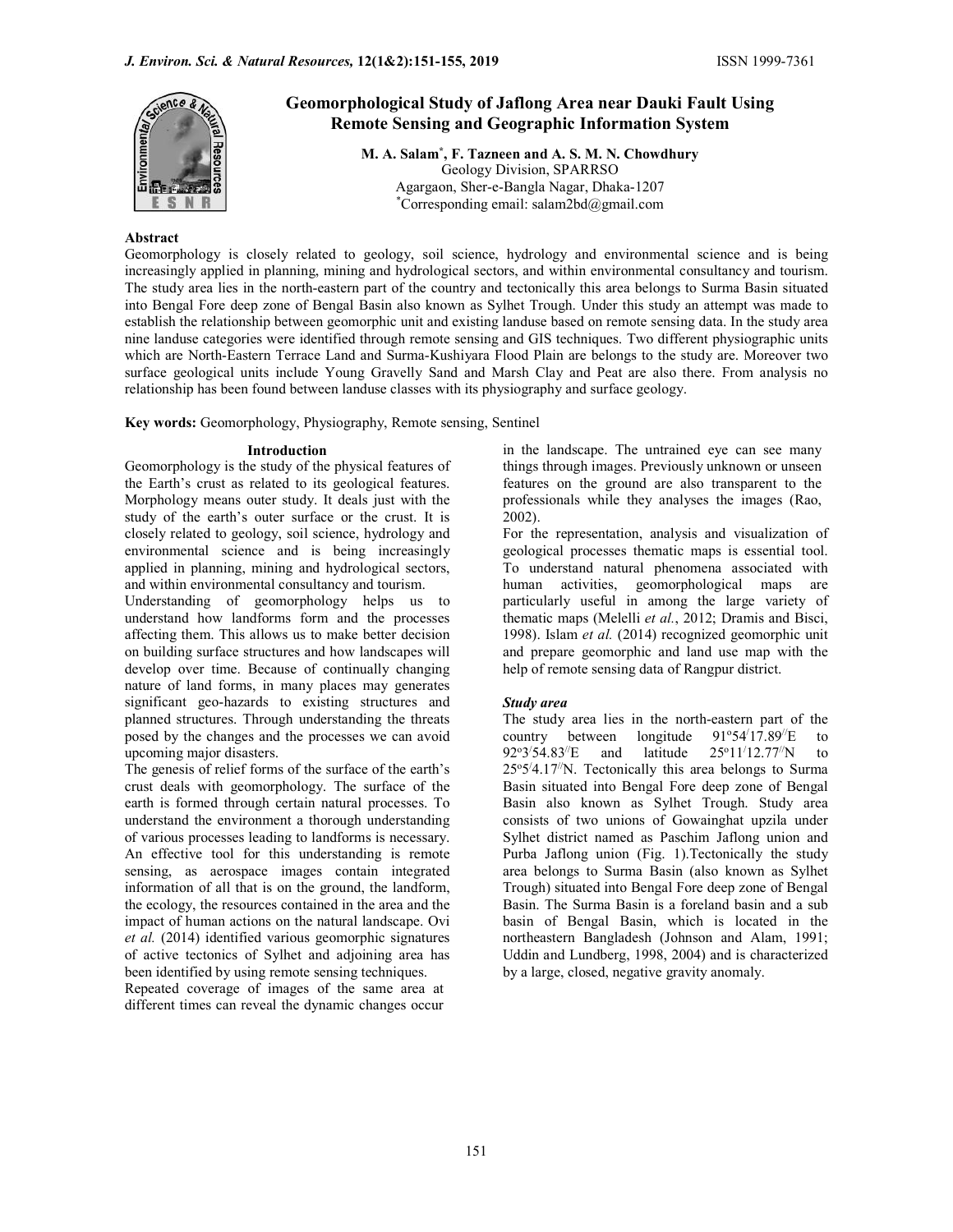#### Data and software used

Sentinel-2 data has been collected from online site of Copernicus. Digital image processing (DIP) of the satellite data were carried out in ERDAS IMAGINE software. Vector layers have been prepared in Arc/Info software.



Fig. 1. Location map of the study area

#### Methodology

Cloud free Sentinel 2 data has been downloaded from Sentinel website. Geometric distortion was checked among the satellite images and image-to-image geometric corrections were verified. Field verification survey was conducted using GPS based ground truthing. Available maps, reports, case studies results from the literature were also taken into consideration during interpretation. The flow chart of the methodology for the present research has been shown in figure 2.

## Results and Discussion

In this section an attempt is taken to established relation between physiography and surface geology of the study area with existing land-use classes. Details are described in the following sections.

#### Land-use of the study area during March and **October**

Total nine land-use classes was identified in the study area from image analysis viz. exposed area, crop, sparse vegetation, vegetation, water, very low water land, sand, settlement and other.

During March the dominant land use category is crop which is 24.83 percent of total land-use while sand is the less prominent land-use which is 2.05 percent (Fig. 3 and Table 1). In March 2688.58 hectare area was

covered by crop, the second highest was sparse vegetation (2622.50 hectare) then settlement 2097.91 hectare, vegetation 1324.00 hectare, exposed area 942.41 hectare, water 327.36 hectare, very low water area 275.39 hectare and sand 221.56 hectare (Table 1).



Fig. 2. Flow chart of the methodology

During October the dominant land use category is vegetation (26.71 percent) while the less prominent land-use is very low water land (0.88 percent) (Fig. 4 and Table 2). In this time water and vegetation cover rapidly increased then that of March, while crop, sparse vegetation, very low water land and exposed area rapidly decreased. In October 2873.04 hectare area was covered by vegetation, the second highest was settlement (2046.27 hectare) then crop 1531.78 hectare, sparse vegetation 1444.11 hectare, exposed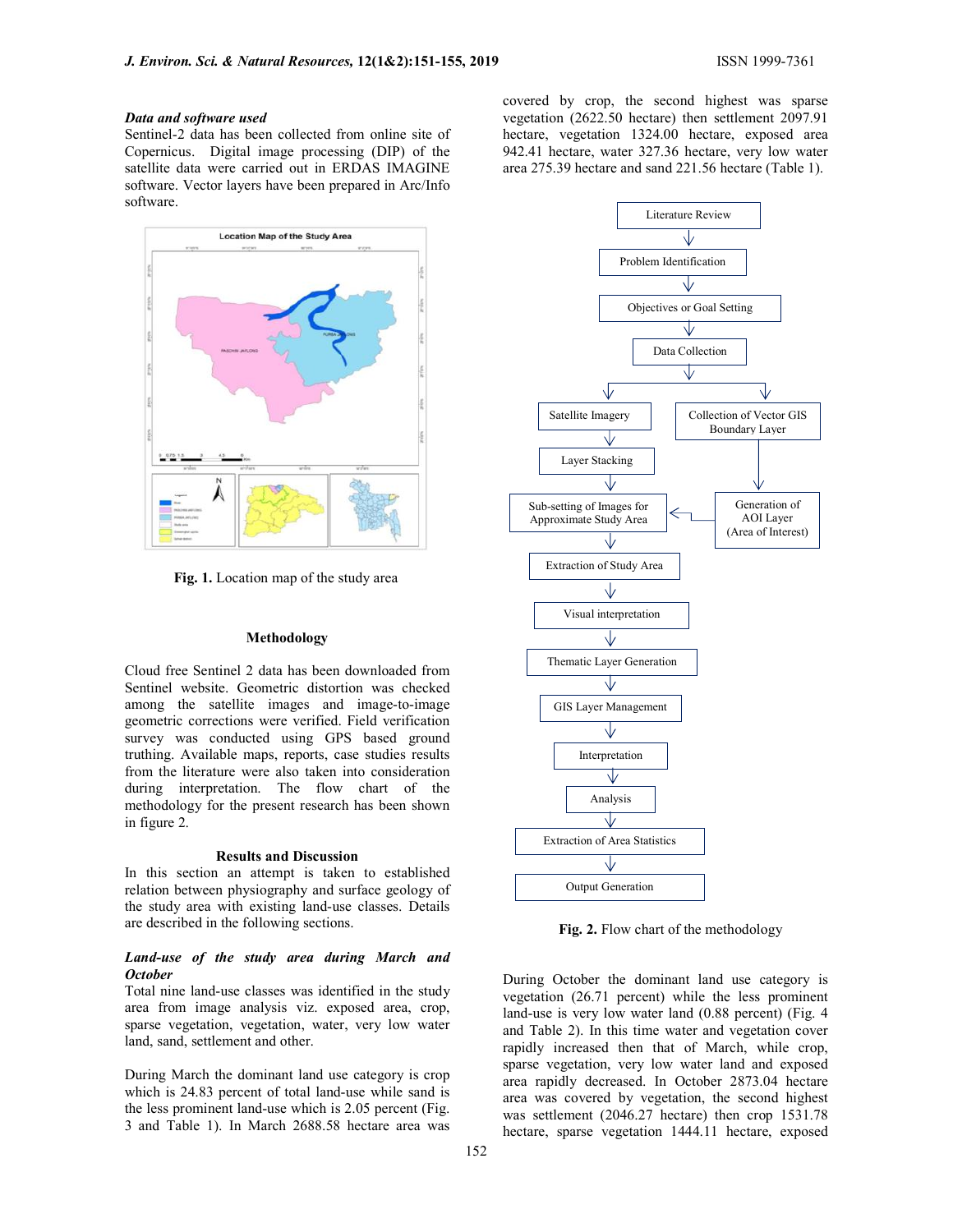area 791.76 hectare, water 1340.13 hectare, sand 281.76 hectare and very low water area 95.82 hectare (Table 2).

| S.N. | Land-use               | Area<br>(hectare) | $\frac{0}{0}$ |
|------|------------------------|-------------------|---------------|
| 1    | Crop                   | 2688.58           | 24.83         |
| 2    | Exposed area           | 942.41            | 8.70          |
| 3    | Sand                   | 221.56            | 2.05          |
| 4    | Settlement             | 2097.91           | 19.37         |
| 5    | Sparse vegetation      | 2622.5            | 24.22         |
| 6    | Vegetation             | 1324              | 12.23         |
| 7    | Very low water<br>land | 275.39            | 2.54          |
| 8    | Water                  | 327.36            | 3.02          |
| 9    | Other                  | 328.22            | 3.03          |
|      | Total                  | 10827.93          | 100           |

Table 1. Land-use statistics of the study area during March 2019

The research findings show that spatial extent of eight land-use classes has no significant distribution pattern in the study area expect sand. Sand was dominated only river side areas.



Fig. 3. Land-use of the study area during March 2019

## Corresponds of Land-use classes with physiography and surface geology

The study area Jaflong is under two different hysiographic units (1) North-Eastern Terrace Land and (2) Surma-Kushiyara Flood Plain. Again, Jaflong is

also covered by two surface geological units (1) Young Gravelly Sand and (2) Marsh Clay and Peat. Purba Jaflong area is falls in North-Eastern Terrace Land (Fig. 5 and 6) and Marsh Clay and Peat deposit (Fig. 7 and 8). But Paschim Jaflong area is falls physiographically in both North-Eastern Terrace Land and Surma-Kushiyara Flood Plain. It is also cover Young Gravelly Sand and Marsh Clay and Peat geological deposit. Table 3 represents Physiographic unit wise land-use statistics of the study area during March and October 2019 and table 4 represents Surface Geological unit wise land-use statistics of the study area during March and October 2019.

Table 2. Land-use statistics of the study area during October 2019.

| S.N.           | Class                  | Area<br>(hectare) | $\frac{0}{0}$ |
|----------------|------------------------|-------------------|---------------|
| 1              | Crop                   | 1531.78           | 14.15         |
| $\overline{2}$ | Exposed area           | 791.76            | 7.31          |
| 3              | Sand                   | 281.76            | 2.60          |
| 4              | Settlement             | 2046.27           | 18.90         |
| 5              | Sparse vegetation      | 1444.11           | 13.34         |
| 6              | Vegetation             | 2873.04           | 26.53         |
| 7              | Very low water<br>land | 95.82             | 0.88          |
| 8              | Water                  | 1340.13           | 12.38         |
| 9              | Other                  | 423.26            | 3.91          |
|                | Total                  | 10827.93          | 100           |

From analysis it is revealed that there is no correspondence of land-use classes with physiography and surface geology of the study area. All land-use classes are present in each physiographic and surface geological unit.



Fig. 4. Land-use of the study area during October 2019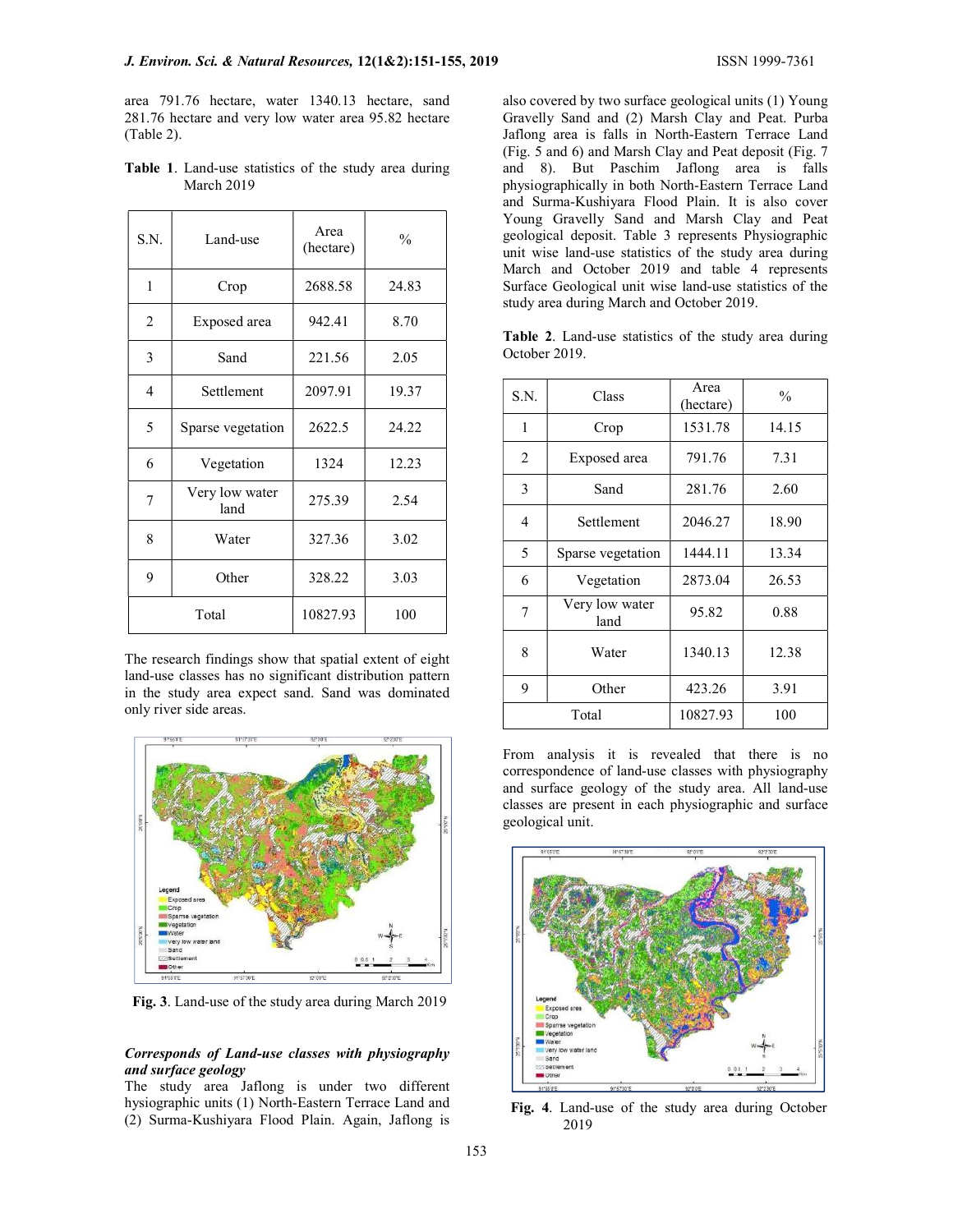

Fig. 5. Physiographic unit wise land-use setting of the study area during March 2019

Table 3. Physiographic unit wise land-use statistics of the study area during March and October 2019

| Physiography<br>class         | Land-use class                            | Area<br>(hectare) | Area<br>(hectare) |  | Surface<br>Geology  |
|-------------------------------|-------------------------------------------|-------------------|-------------------|--|---------------------|
|                               |                                           | March 2019        | October<br>2019   |  | Class               |
|                               | Exposed area                              | 391.39            | 585.26            |  |                     |
|                               | Crop                                      | 2205.8            | 1162.16           |  |                     |
|                               | Vegetation                                | 1147.09           | 2276.51           |  |                     |
|                               | Sparse<br>vegetation                      | 1914.11           | 1004.51           |  | Surface<br>Geology  |
| North-Eastern<br>Terrace Land | Water                                     | 254.88            | 1044.53           |  | Class<br>Marsh Clay |
|                               | Very low<br>water land                    | 153.14            | 76.79             |  | and Peat            |
|                               | Sand                                      | 215.56            | 278.39            |  |                     |
|                               | Settlement                                | 1780.89           | 1741.31           |  |                     |
|                               | Other                                     | 220.44            | 318.61            |  |                     |
|                               | Exposed area                              | 551.03            | 206.5             |  |                     |
|                               | Crop                                      | 482.78            | 369.62            |  |                     |
|                               | Vegetation                                | 176.9             | 596.53            |  |                     |
| Surma-                        | Sparse<br>vegetation                      | 708.39            | 439.6             |  | Young               |
| Kushiyara<br>Flood Plain      | Water                                     | 72.48             | 295.6             |  | Gravelly<br>Sand    |
|                               | Very low<br>19.03<br>122.25<br>water land |                   |                   |  |                     |
|                               | Sand                                      | 6                 | 3.36              |  |                     |
|                               | Settlement<br>317.02<br>304.95            |                   |                   |  |                     |
|                               | Other                                     | 107.78            | 104.67            |  |                     |
| Total                         |                                           | 10827.93          | 10827.93          |  |                     |
|                               |                                           |                   |                   |  |                     |



Fig. 6. Physiographic unit wise land-use setting of the study area during October 2019

Table 4. Surface Geological unit wise land-use statistics of the study area during March and October 2019

| Area<br>(hectare) |                    | Surface<br>Geology<br>Class     | Land-use<br>class      | Area (hectare) | Area (hectare) |
|-------------------|--------------------|---------------------------------|------------------------|----------------|----------------|
| October<br>2019   |                    |                                 |                        | March 2019     | October 2019   |
| 585.26            |                    |                                 | Exposed area           | 666.69         | 582.03         |
| 1162.16           |                    |                                 |                        |                |                |
| 2276.51           | Surface<br>Geology | Crop                            | 1327.13                | 756.27         |                |
| 1004.51           |                    |                                 | Vegetation             | 884.43         | 1115.45        |
|                   |                    | Sparse<br>vegetation            | 1230.88                | 892.26         |                |
| 1044.53           |                    | Class<br>Marsh Clay<br>and Peat | Water                  | 276.73         | 984.46         |
| 76.79             |                    |                                 | Very low<br>water land | 119.46         | 66.62          |
| 278.39            |                    |                                 | Sand                   | 184.80         | 240.18         |
| 1741.31           |                    |                                 | Settlement             | 1014.56        | 963.18         |
| 318.61            |                    |                                 | Other                  | 222.77         | 251.70         |
| 206.5             |                    | Young<br>Gravelly<br>Sand       | Exposed area           | 275.719        | 209.73         |
| 369.62            |                    |                                 | Crop                   | 1361.45        | 775.50         |
| 596.53            |                    |                                 | Vegetation             | 439.57         | 1757.59        |
| 439.6             |                    |                                 | Sparse<br>vegetation   | 1391.62        | 551.85         |
| 295.6             |                    |                                 | Water                  | 50.63          | 355.66         |
| 19.03             |                    |                                 | Very low<br>water land | 155.93         | 29.20          |
| 3.36              |                    |                                 | Sand                   | 36.76          | 41.58          |
| 304.95            |                    |                                 | Settlement             | 1083.35        | 1083.08        |
| 104.67            |                    |                                 | Other                  | 105.45         | 171.59         |
| 10827.93          |                    | Total                           |                        | 10827.93       | 10827.93       |